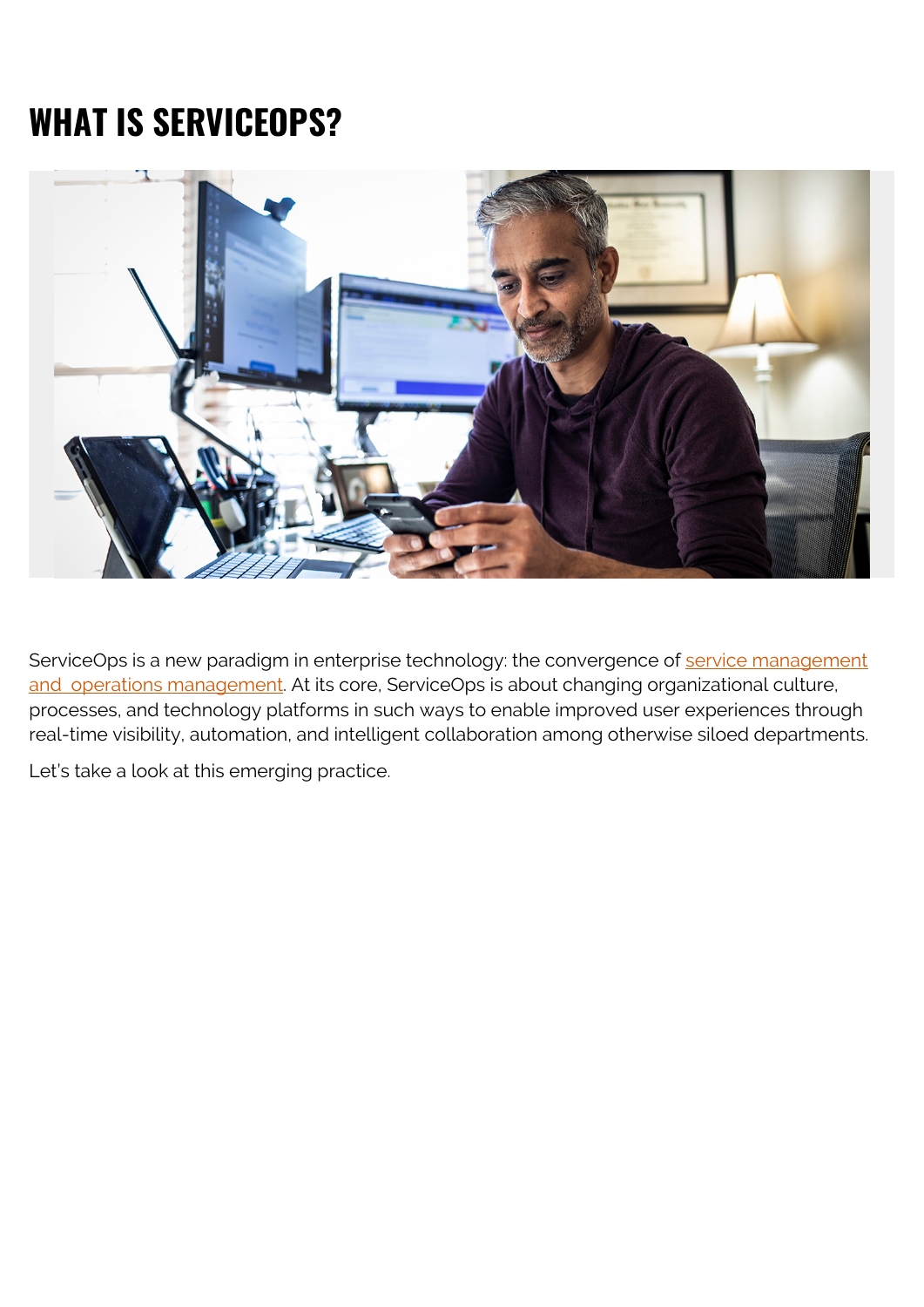

### **Key concepts of ServiceOps**

ServiceOps pulls from several key principles of the popular DevOps and Agile frameworks, including:

- User-centric actions
- Collaboration and cross-functional autonomous teams
- End-to-end responsibility
- Continuous improvement
- Automation

By enabling service management and IT operations (ITOps) personnel to adopt these principles, IT organizations can [deliver services](https://blogs.bmc.com/blogs/it-service/) and [manage change effectively](https://blogs.bmc.com/blogs/types-levels-change-management/) in highly complex IT environments.

In essence, ServiceOps enables organizations to replace their traditional reactive service and operations management model with processes and capabilities that are:

- Proactive
- Intelligent
- Effective

ServiceOps is about eliminating information, knowledge, technology, and organizational silos as cross-departmental teams serve collectively to deliver highly effective services and infrastructure resources across the end-to-end ITSM pipeline. Teams work collectively not only to mitigate incidents but also use advanced AI capabilities to identify incidents before they impact end-users.

In practice, ServiceOps technology unifies the people, [processes, and technology solutions](https://blogs.bmc.com/blogs/people-process-technology/) that are highly dependent on each other and must operate in parallel to ensure effective service delivery and incident-free infrastructure operations.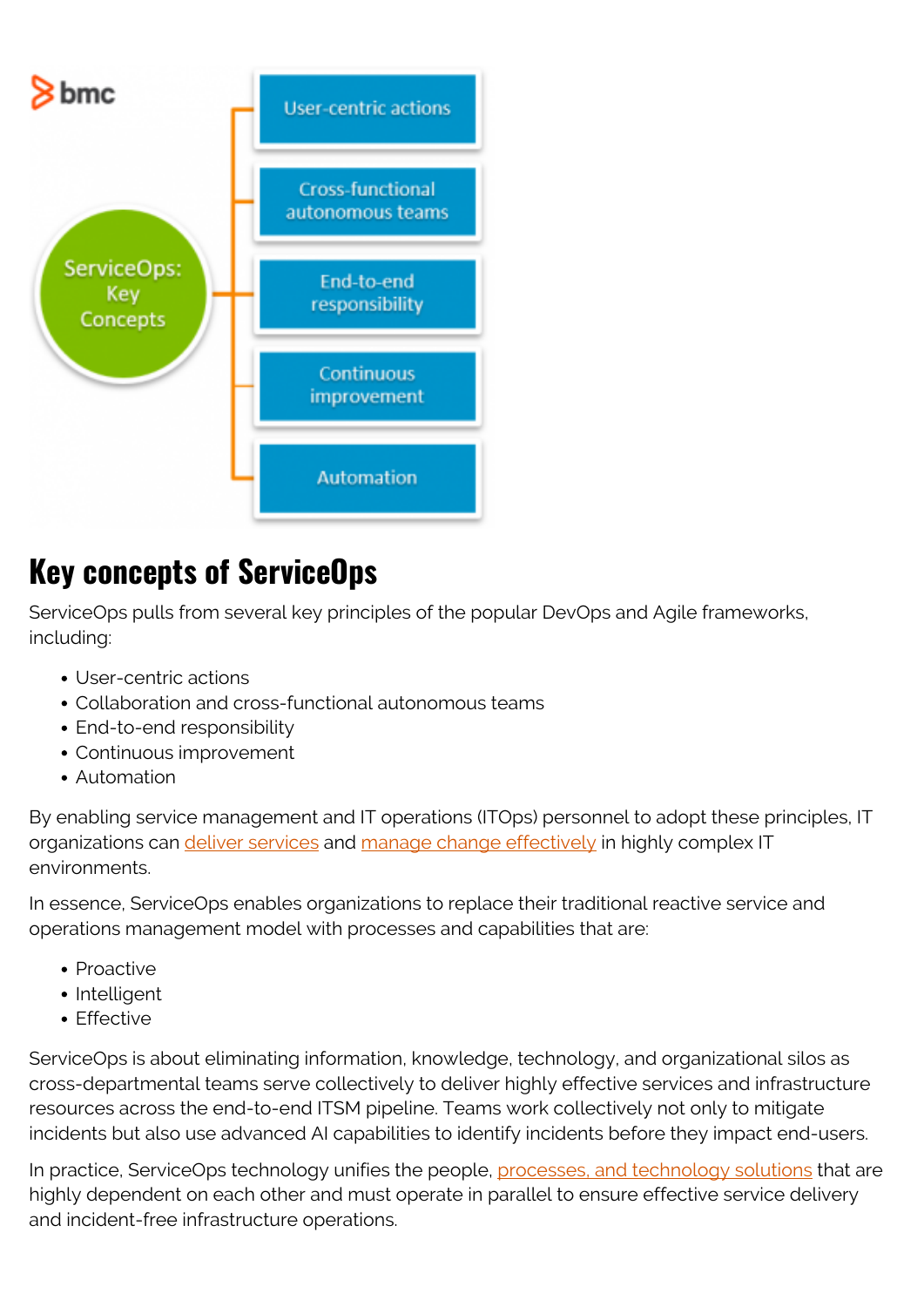# **State of infrastructure & ITSM challenges**

Before we discuss the key technology capabilities necessary to enable ServiceOps, we need to understand the current state of infrastructure operations and ITSM—including the key challenges. Recent [research](https://techjury.net/blog/cloud-computing-statistics) suggests that 67% of all enterprise infrastructure is [cloud based](https://blogs.bmc.com/blogs/public-private-hybrid-cloud/):

- 81% of all enterprise organizations have already adopted or are developing a multi-cloud strategy.
- 82% of all IT workloads will reside in these multi-cloud environments.

The lack of modernized ITSM and ITOps management strategies is creating unprecedented challenges for these organizations.

Traditional ITSM and ITOps models are failing to keep up with the growing user demand for highly dependable IT services. IT is introducing infrastructure and process changes at astronomical rates. Log data metrics streams containing hidden information insights necessary to keep large, distributed, growing and complex infrastructure systems alive are also exploding in velocity, veracity, and volume at unmanageable levels.

From an IT Service Management and IT Operations Management perspective, these trends have resulted in these common challenges:

#### **Large, complex environments**

Modern IT infrastructure environments consist of multiple cloud and data center deployments.

- Hardware resources are often abstracted from the service layers through [virtualization](https://blogs.bmc.com/blogs/it-virtualization/) or [software-oriented architectural design principles](https://blogs.bmc.com/blogs/service-oriented-architecture-overview/).
- IT workloads are distributed dynamically across complex IT environments to optimize for cost, security, performance, and dependability.

In these environments, a small configuration error, unfixed bug, or network infringement can have catastrophic effects across multiple services impacting a large user base. Thus, the incident response and QA process becomes inefficient due to:

- Complex control flows
- Non-deterministic failures
- Geographically disparate and distributed infrastructure deployments

### **Legacy & new applications running in parallel**

Legacy apps, systems, and infrastructure are considered a bane to IT—especially when modern technology solutions deliver high value at low cost, even the performance of hybrid IT systems is bottlenecked by legacy systems.

Organizations are forced to maintain legacy systems as the cost and complexity of migrating to the cloud outweighs potential benefits. Lack of skills and hardware parts makes it challenging to maintain legacy systems. Therefore, legacy and modern apps and systems are operated in parallel. The result?

Neither operates to its maximum potential.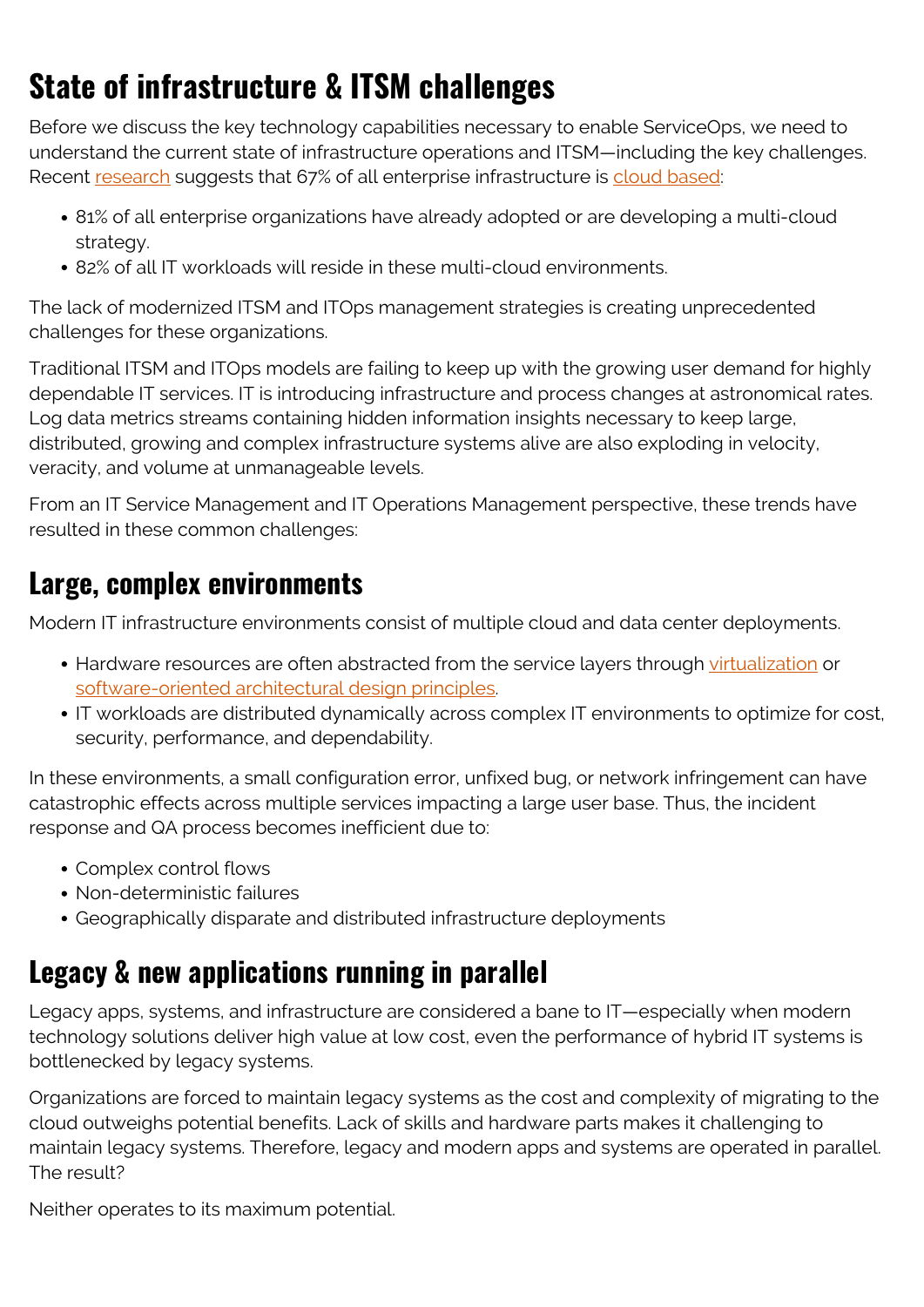The challenge for the IT service management department is reflected in terms of growing service requests and incidents. Operations management becomes challenging due to lack of automation and inadequate integration. IT services are tightly coupled with the underlying hardware resources and often, individual components must be managed and maintained individually. Any performance issue with the component causes immediate impact on the end-user and hence contributes to [rising](https://blogs.bmc.com/blogs/request-management/) [service request tickets.](https://blogs.bmc.com/blogs/request-management/)

*(Learn more about [modernizing legacy software](https://blogs.bmc.com/blogs/application-software-modernization/).)*

### **Scalability & automation challenge**

Hyper-scale IT services are crucial in the age of [cloud computing](https://blogs.bmc.com/blogs/saas-vs-paas-vs-iaas-whats-the-difference-and-how-to-choose/) and [digital transformation](https://blogs.bmc.com/blogs/what-is-digital-transformation/).

Cloud-based service delivery models enable organizations to trade [high CapEx for affordable OpEx](https://blogs.bmc.com/blogs/capex-vs-opex/) on services that can be provisioned and scaled on a whim—infrequent high traffic peaks on missioncritical apps can be accommodated through additional resources with a few clicks or an automation script. Scalability has emerged as a leading driver to cloud migration, along with automation of service management and IT operations tasks as the necessary enabler to highly scalable IT operations.

But what happens when IT Ops are required to manually configure legacy systems?

Without automation, developers and Ops tackle changes and system components manually. Manual operations are error-prone and are likely to cause frequent and repeated service issues spanning a wide user base. Furthermore, scalability of operations or service support is inherently limited due to workforce limitations.

### **The siloed effect: change in traditional ITSM and ITOps space**

A major challenge facing the IT Service Desk is the siloed service management functions. Exploding volumes of data and continuously evolving infrastructure systems and apps means that organizations must *[innovate continuously](https://blogs.bmc.com/blogs/continuous-innovation/)*. IT is also expected to manage risk as new changes are introduced. From an end-user perspective, new features and innovations cannot emerge at the expense of service dependability and performance.

However, managing risks associated with changes—which are both inevitable and necessary—is challenging when information assets, knowledge, and the wider service management functions are siloed.

For instance, Ops teams would be occupied by backend infrastructure operations tasks, Service Desk teams would be busy handling support issues and ticket requests, whereas change management teams would struggle to integrate the efforts of siloed teams as they introduce and monitor new changes.

## **Top 10 ServiceOps capabilities**

ServiceOps solves these challenges by empowering ITSM and ITOps teams with the information, cultural mindset, technology solutions, and framework designed for the modern technology-driven enterprise.

Key capabilities of ServiceOps solutions and framework include the following: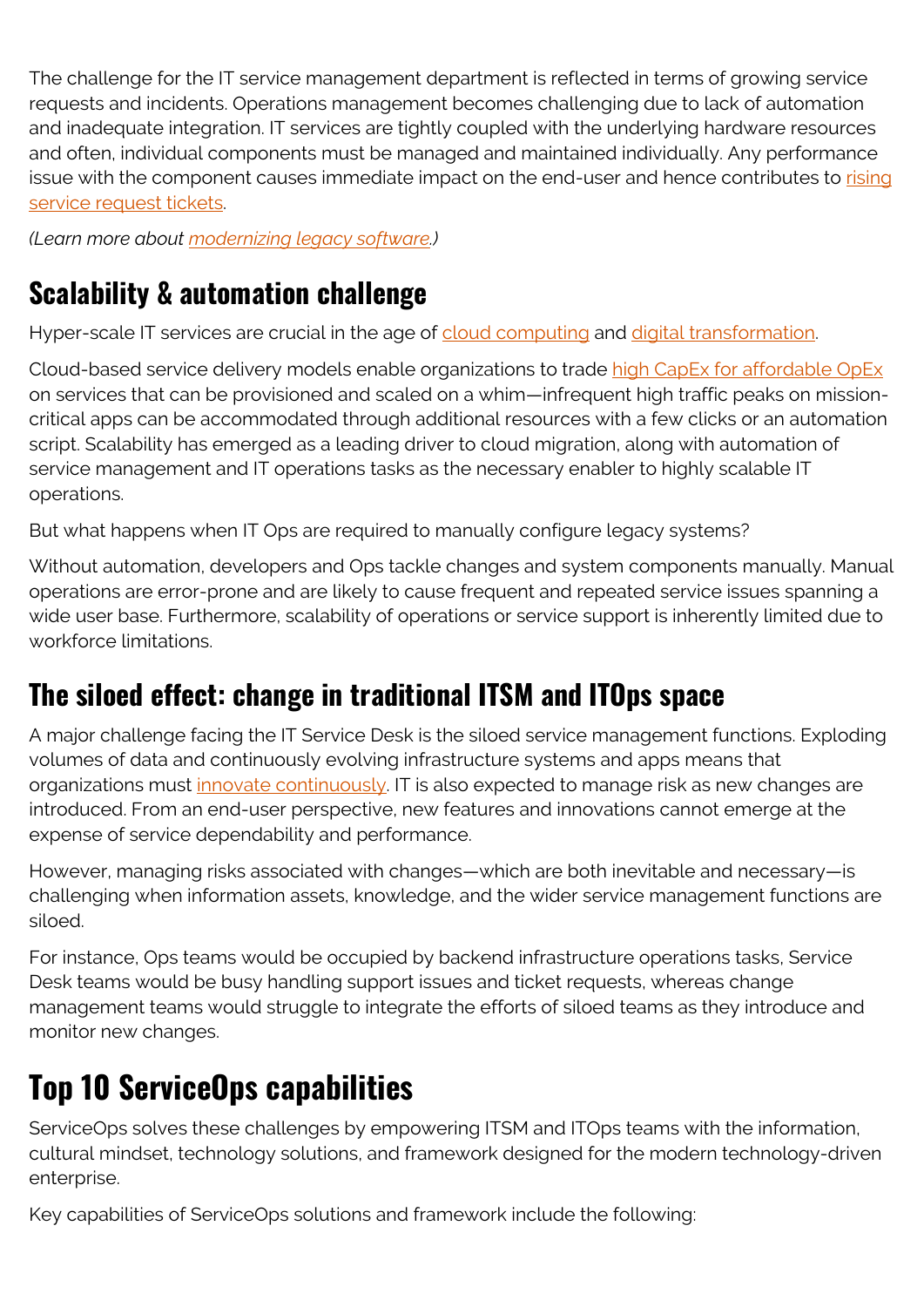

### **1. Maturity-based management**

ServiceOps is about bringing service and operations management together by adopting new processes, workflows, technology solutions, organizational culture, and policies. To succeed with this change initiative, you should align your ServiceOps adoption with the maturity state of your organization, particularly the maturity of these areas:

- DevOps
- $\bullet$  ITSM
- Digital transformation

Ideally, ServiceOps designs the [service and operations management processes and workflows](https://blogs.bmc.com/blogs/critical-it-tech-policies/) around the limitations and opportunities facing your organization. Based on your existing skillset, systems complexity, resource availability, and growth rate, ServiceOps assists organizations with the right set tooling and framework best practices at any given state of maturity.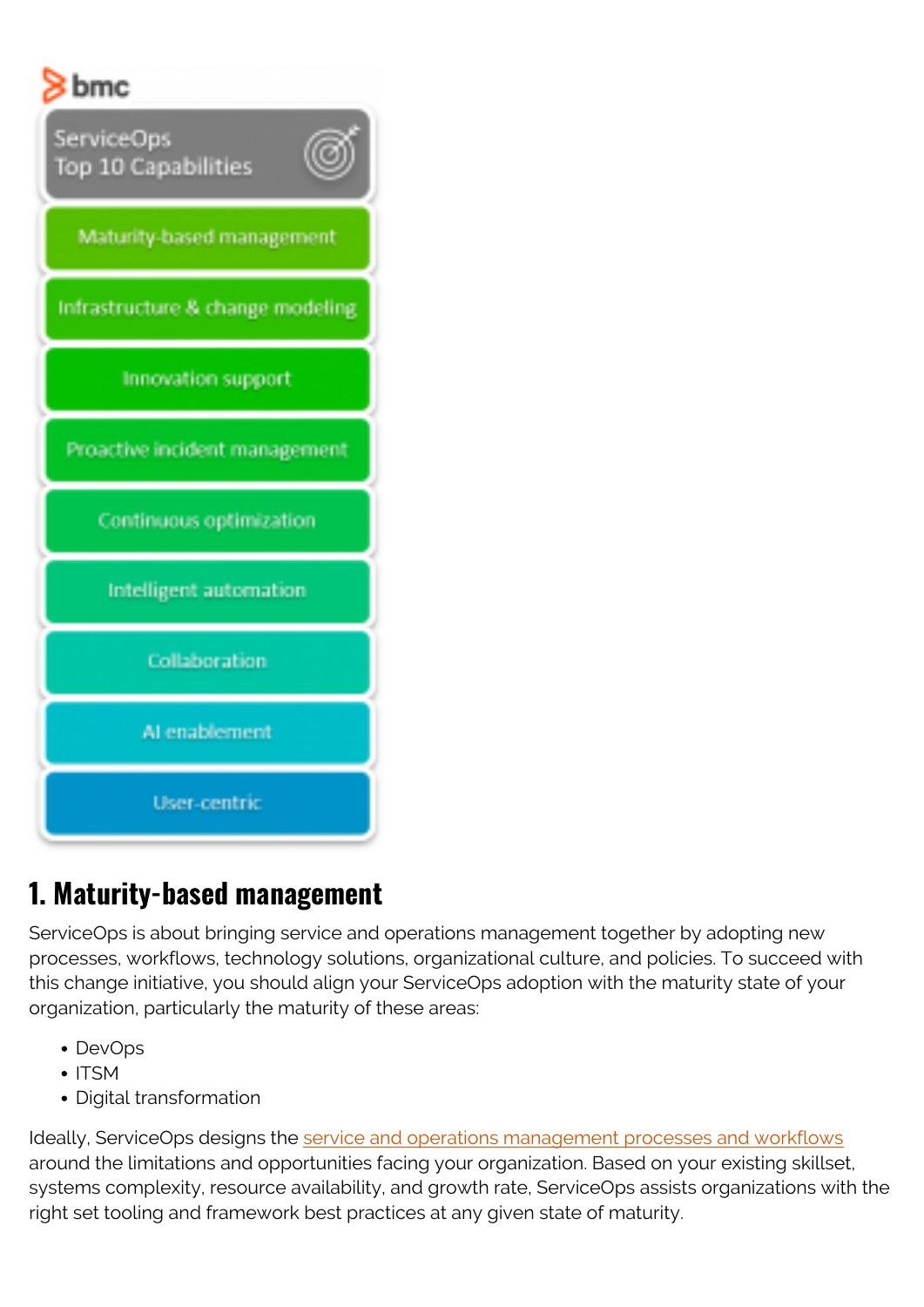ServiceOps further helps optimize the organization's capacity and capabilities across the evolution phases.

### **2. Infrastructure & change modeling**

When introducing a change, ServiceOps tooling models your IT infrastructure, systems and applications, and the performance. With this capability, IT can:

- 1. Simulate the impact of change.
- 2. Evaluate multiple change initiatives (instead of implementing them in real-world environments).

This information can help organizations evaluate and prepare for multiple future scenarios and reduce the risk associated with changes that impact business performance and end-user experience.

### **3. Innovation support**

Organizations want to innovate and move faster. Frameworks such as DevOps encourage organizations to:

- Deliver ITSM and Ops capabilities
- Exploit data to make the right decisions

ServiceOps enables the innovation process by streamlining access to the right tools and data assets that were previously deployed and managed in isolation. A unified interface and centralized repository is a useful feature of ServiceOps tooling that integrates access and delivery of siloed information resources and systems.

*(Explore our [Guide to Enterprise Innovation](https://blogs.bmc.com/blogs/innovation-introduction-basics/).)*

### **4. Proactive incident management**

ServiceOps provides a unified workflow that integrates monitoring, [data management](https://blogs.bmc.com/blogs/data-governance-data-management/), [incident](https://blogs.bmc.com/blogs/incident-management/) [management](https://blogs.bmc.com/blogs/incident-management/), and a range of ITSM and ITOps functions. The result is [accelerated root cause](https://blogs.bmc.com/blogs/root-cause-analysis/) [identification](https://blogs.bmc.com/blogs/root-cause-analysis/) and issue resolution.

[Data-driven analytics](https://blogs.bmc.com/blogs/data-analytics-vs-data-analysis) and advanced AI capabilities process a vast deluge of log metrics data generated at every node of the infrastructure. The information pipeline extends through the organization, enabling real-time tracking of system performance and collaboration between teams handling:

- The service desk
- Change management
- Infrastructure operations
- Development
- $\bullet$  QA

Support requests and issue handling is optimally routed to the right teams at the right time. Patterns of incidents and anomalous behavior are tracked and mitigated before the issues grow beyond the handling capacity of the service desk.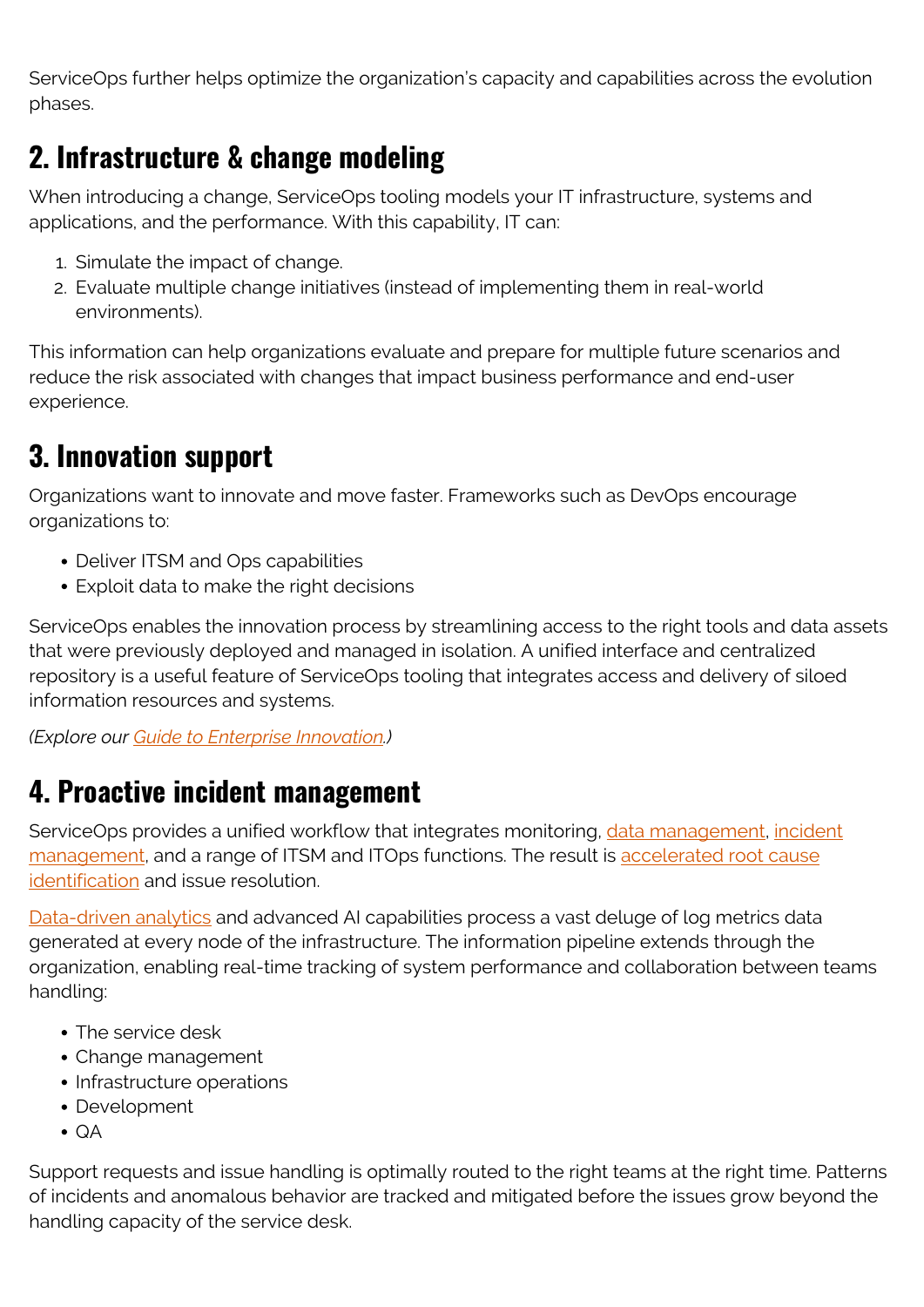## **5. Continuous optimization**

Service management should [continuously improve](https://blogs.bmc.com/blogs/itil-continual-improvement/) to ensure always online and real-time access of resources. Similar to achieving proactive incident resolution, the modern ITSM organization strives to innovate while reducing the risk associated with changes. However, service requests and incident related alerts only emerge after introducing a new change or infrastructure component.

Instead of waiting for user feedback in terms of service requests or infrastructure performance, ServiceOps solutions can help to:

- 1. Predict system behavior
- 2. Automate the process of incident resolution proactively

As the changes are introduced continuously, ServiceOps also continuously optimizes service and operations management functions.

### **6. Intelligent automation**

ServiceOps is focused not only on replacing manual and repeatable tasks with [automated solutions](https://blogs.bmc.com/blogs/it-automation/) but to adopt intelligent automation capabilities. It aims to identify and eliminate waste processes that would adversely affect infrastructure performance and service delivery when automated.

ServiceOps is also focused on intelligent automation as a driver for scalability. For instance, ServiceOps prepares IT to automate infrastructure and operations management of hybrid IT systems including legacy and modern services. The tooling automates configurations and operations management such that minimal manual intervention is required, which in turn guarantees scalable ITOps processes.

### **7. Observable systems**

ITOps struggle to control systems at the hardware level, especially when the services are abstracted and managed by third-party cloud vendors. So how do they prepare for potential incidents without sufficient visibility into underlying infrastructure systems?

ServiceOps takes two key measures that makes the infrastructure more observable:

- It simplifies the management complexity of an otherwise complex IT infrastructure system.
- It provides extensive tracing, logging, and analytics capabilities to help understand true infrastructure performance.

### **8. Collaboration**

ServiceOps is about eliminating silos and taking end-to-end responsibility of the collective goals associated with service and operations management. It gives the information and capabilities that enable disparate teams to work together. For instance, ServiceOps tooling can:

- 1. Alert multiple teams from IT, Dev, Ops, and ITSM functions.
- 2. Provide a unified interface with relevant contextual information.
- 3. Identify changes that may be necessary from an Ops or Service Desk standpoint.

These teams can then collaborate and devise a data-driven and informed decision on designing and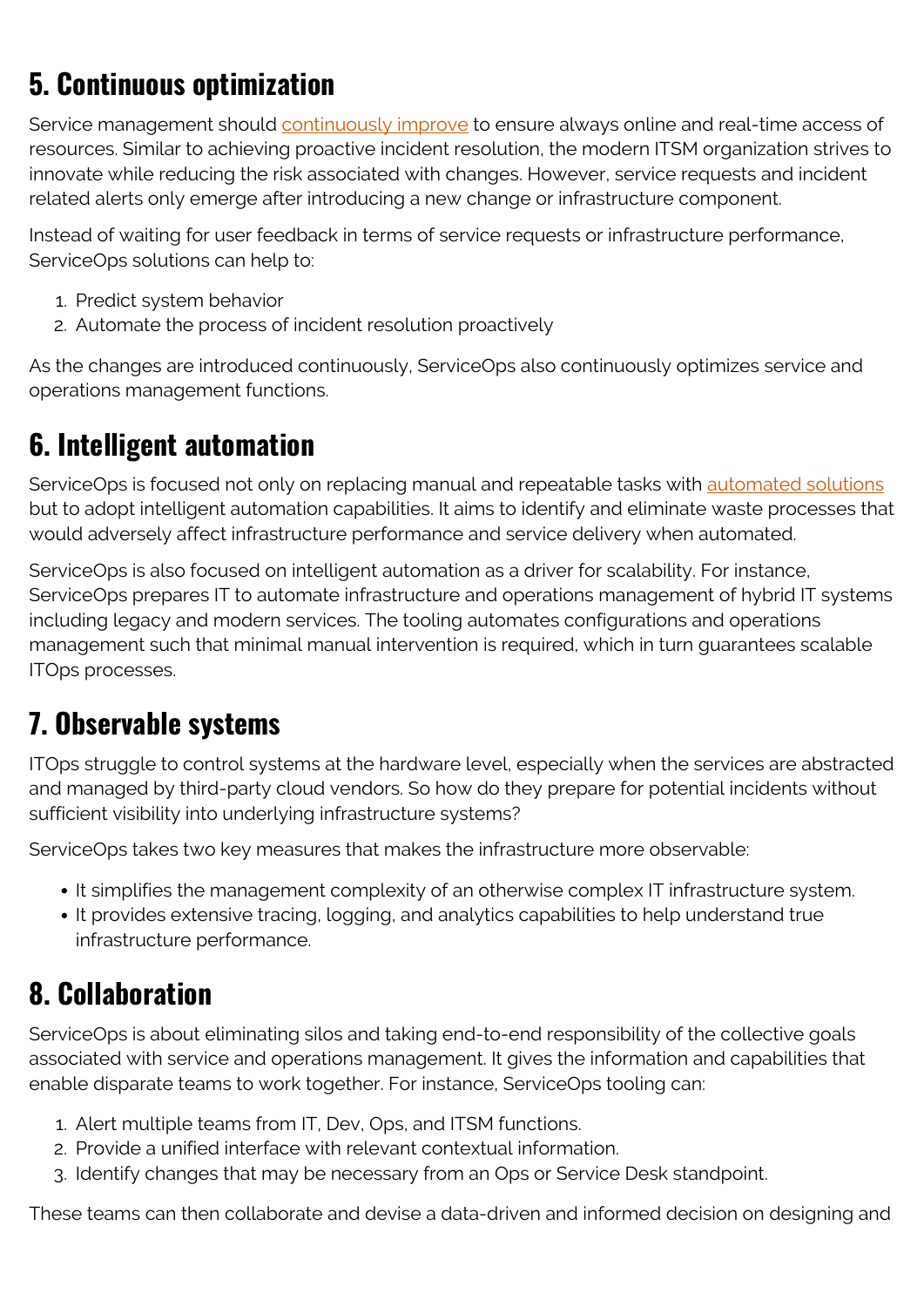deploying the necessary changes proactively.

### **9. AI enablement**

Advanced AI and [machine learning algorithms](https://blogs.bmc.com/blogs/machine-learning-algorithms/) power ServiceOps capabilities in many applications. These include:

- Pattern recognition and anomaly detection
- Incident resolution
- Risk identification and
- Change management

Another interesting value proposition of AI-enabled ServiceOps solutions is the ability to model the infrastructure systems and simulate change scenarios. The modeling process is highly data-driven and advanced AI algorithms depend on vast log metrics to model accurate system behavior.

Therefore, ServiceOps is focused on synthesizing data and training AI models with the right information.

*(Explore how [AI can augment the human experience.](https://blogs.bmc.com/blogs/ai-human-augmentation/))*

### **10. User centric**

Similar to DevOps, ServiceOps encourages organizations to develop an ITSM pipeline around user experience. ServiceOps motivates a feedback-driven approach to service and operations management. For instance, it supports a [continuous release cycle](https://blogs.bmc.com/blogs/continuous-delivery-metrics/) that pushes new features and performance improvements as the user base grows and demands faster service desk support.

ServiceOps is not only about creating business value—it's hyper-focused on [improving customer](https://blogs.bmc.com/blogs/customer-satisfaction-csat-service-desk-metric/) [satisfaction](https://blogs.bmc.com/blogs/customer-satisfaction-csat-service-desk-metric/) as the key enabler to better business. ServiceOps capabilities focused on scaling automated service desk support and maintaining highly dependable infrastructure systems further contribute to improved end-user experience.

### **ServiceOps use cases with BMC Helix**

BMC enables ServiceOps with **[BMC Helix](https://blogs.bmc.com/it-solutions/bmc-helix.html)**, the first and only intelligence-enriched, integrated service and operations platform.

Let's look at some common use cases of ServiceOps solutions:

#### **AIOps & AI service management**

ServiceOps promotes intelligent ITSM and ITOps capabilities driven by AI/ML algorithms and realtime metrics data. As a result, ServiceOps becomes a true enabler to:

- AI-enabled ITSM
- AIOps

Together, these concepts ensure intelligent alerting, proactive incident resolution, root cause identification, and automated remediation. These processes require minimal human intervention and support an agile mindset for ITSM and operations management.